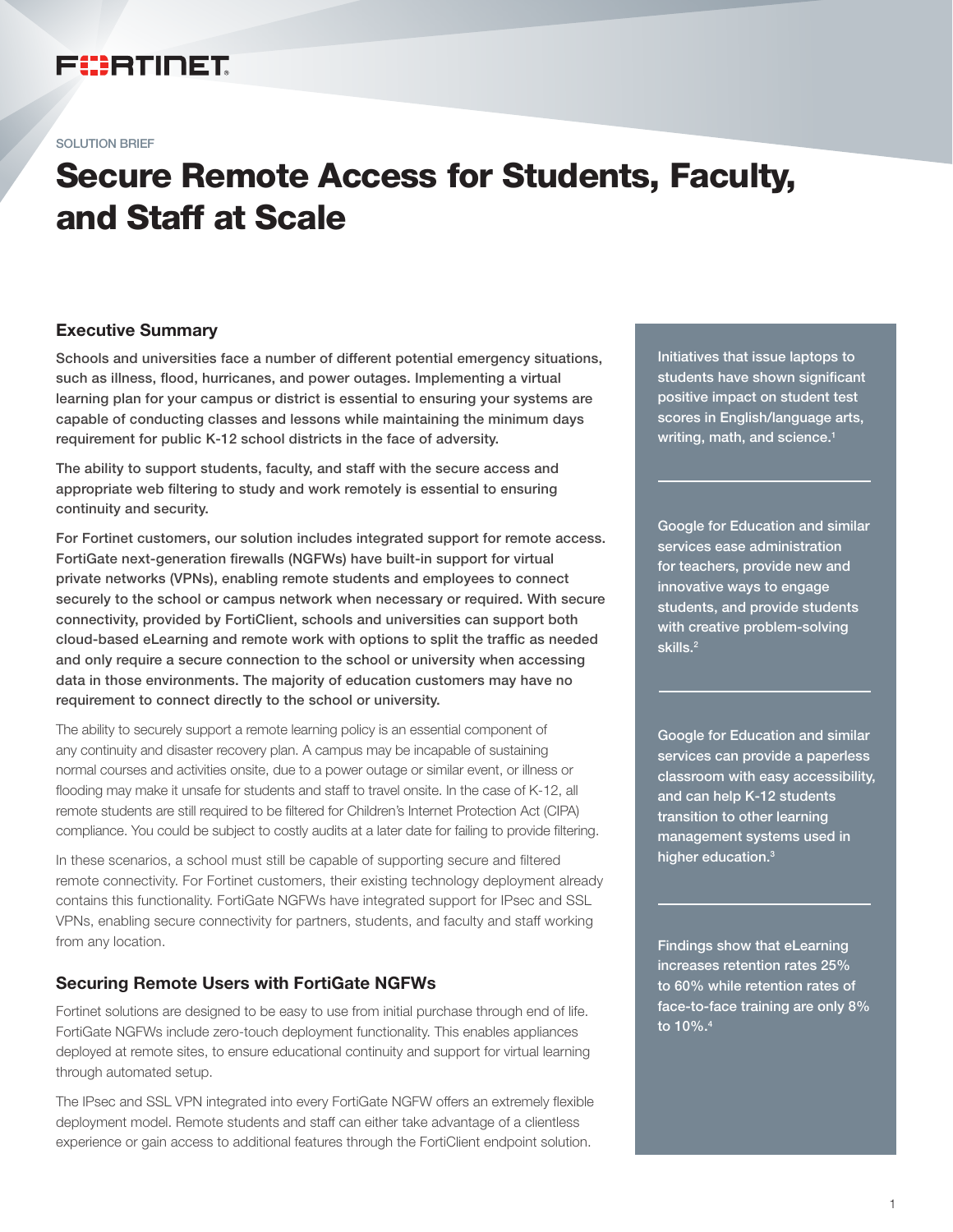The Fortinet Security Fabric takes advantage of a common Fortinet operating system and an open application programming interface (API) environment to create a broad, integrated, and automated security architecture. With the Fortinet Security Fabric, all devices, including those deployed remotely to support remote learning and work, can be monitored and managed from a single pane of glass. From a FortiGate NGFW or a FortiManager centralized management platform deployed in the main campus, the network and security team can achieve full visibility into all connected devices, regardless of their deployment situation.

In the event of a natural disaster or other event that disrupts normal operations, an organization must be capable of rapidly transitioning to a fully remote online education system. Table 1 shows the number of concurrent VPN users that each model of the FortiGate NGFW can support.

Beyond offering encryption of data in transit, via an IPsec or SSL VPN and FortiClient, Fortinet solutions offer a number of other features that can help an organization to secure its remote workforce. These features include:

- **Data loss prevention (DLP).** FortiGate and FortiWiFi provide DLP functionality for remote workers, which is essential for teleworking executives with frequent access to sensitive company data.
- **Endpoint security.** FortiEDR provides advanced threat protection for remote workers' computers including automated remediation.
- **Advanced threat protection.** FortiSandbox offers analysis of malware and other suspicious content within a sandboxed environment before it reaches its destination.
- **Wireless connectivity.** FortiAPs provide secure wireless access at remote work locations with full integration and configuration management in a single pane of glass.
- **Device access management.** FortiNAC is able to enforce bring-your-own-device (BYOD) policies even over remote VPN connections, allowing the school to control what types of devices can connect and what access they receive.
- **Telephony.** FortiFone is a secure, Voice over IP (VoIP) telephony solution, whose traffic is secured, managed, and monitored by a FortiGate NGFW.
- **Software-defined wide-area network (SD-WAN).** Secure SD-WAN functionality integrated into every FortiGate NGFW provides direct-to-internet connectivity for cloud-based resources and optimization of VoIP and video traffic.

| <b>Model</b>                                                                                                      | <b>Concurrent SSL VPN</b><br><b>Users</b> | <b>Concurrent IPsec VPN</b><br><b>Users</b> | <b>Managed FortiAPs</b><br>(Tunnel Mode) |
|-------------------------------------------------------------------------------------------------------------------|-------------------------------------------|---------------------------------------------|------------------------------------------|
| 100E                                                                                                              | 500                                       | 10,000                                      | 32                                       |
| 100F                                                                                                              | 500                                       | 16,000                                      | 64                                       |
| 300E                                                                                                              | 5,000                                     | 50,000                                      | 256                                      |
| 500E                                                                                                              | 10,000                                    | 50,000                                      | 256                                      |
| 600E                                                                                                              | 10,000                                    | 50,000                                      | 512                                      |
| 1100E                                                                                                             | 10,000                                    | 100,000                                     | 2,048                                    |
| 2000E                                                                                                             | 30,000                                    | 100,000                                     | 2,048                                    |
| All Larger Models*                                                                                                | 30,000                                    | 200,000                                     | 2,048                                    |
| $\star$ 0000 $\blacksquare$ $\vdots$ $\downarrow$ 001 $\blacksquare$ $\blacksquare$ $\blacksquare$ $\blacksquare$ |                                           |                                             |                                          |

\*3300E supports 1,024 Tunnel Mode APs

Table 1: Number of concurrent VPN connections supported by various models of FortiGate NGFWs.

#### Use Cases for Fortinet Products Supporting Remote Education, Teaching, and Work

Not every student or employee in education institutions requires the same level of access to resources when learning and working remotely. Fortinet provides tailored solutions for every remote student, teacher, and administrator:

1. Student. Most students and teachers will primarily require access to a learning management system, generally provided via the cloud. They might also require access to email, internet, teleconferencing, and file sharing from home. This includes access to Software-as-a-Service (SaaS) services in the cloud, such as Google for Education, and online teleconferencing such as Google Hangouts, Microsoft Teams, and Zoom.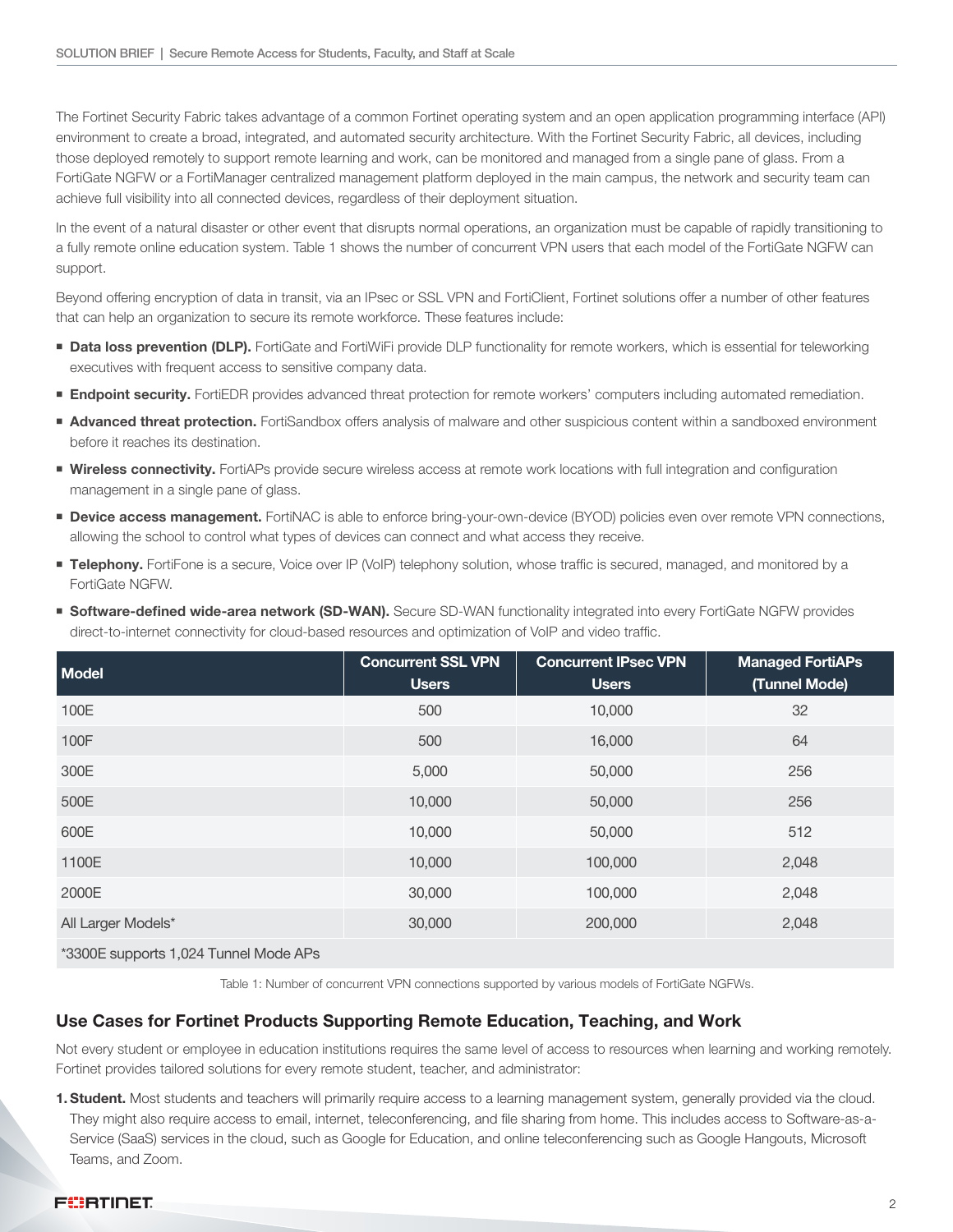Students, teachers, and IT administrators can connect using FortiGate integrated SSL VPN client software or via the FortiClient endpoint security solution. They may also require authentication to Google for Education or Microsoft AD.



Figure 1: Fortinet solution deployment for standard students, faculty, and staff.

The Fortinet Security Fabric solution FortiAuthenticator provides single sign-on (SSO) to Google and Microsoft environments and allows for multi-factor authentication (MFA). The split tunnel capabilities of the FortiClient allow for the most flexible deployment while maintaining web filtering and security for all traffic. Even when connecting directly to the internet, web-filtering and malware policies are enforced and auditable. This includes SSO capabilities with Microsoft and Google.



Figure 2: Fortinet SSO solution deployment for Microsoft and Google with FAC (FortiAuthenticator).

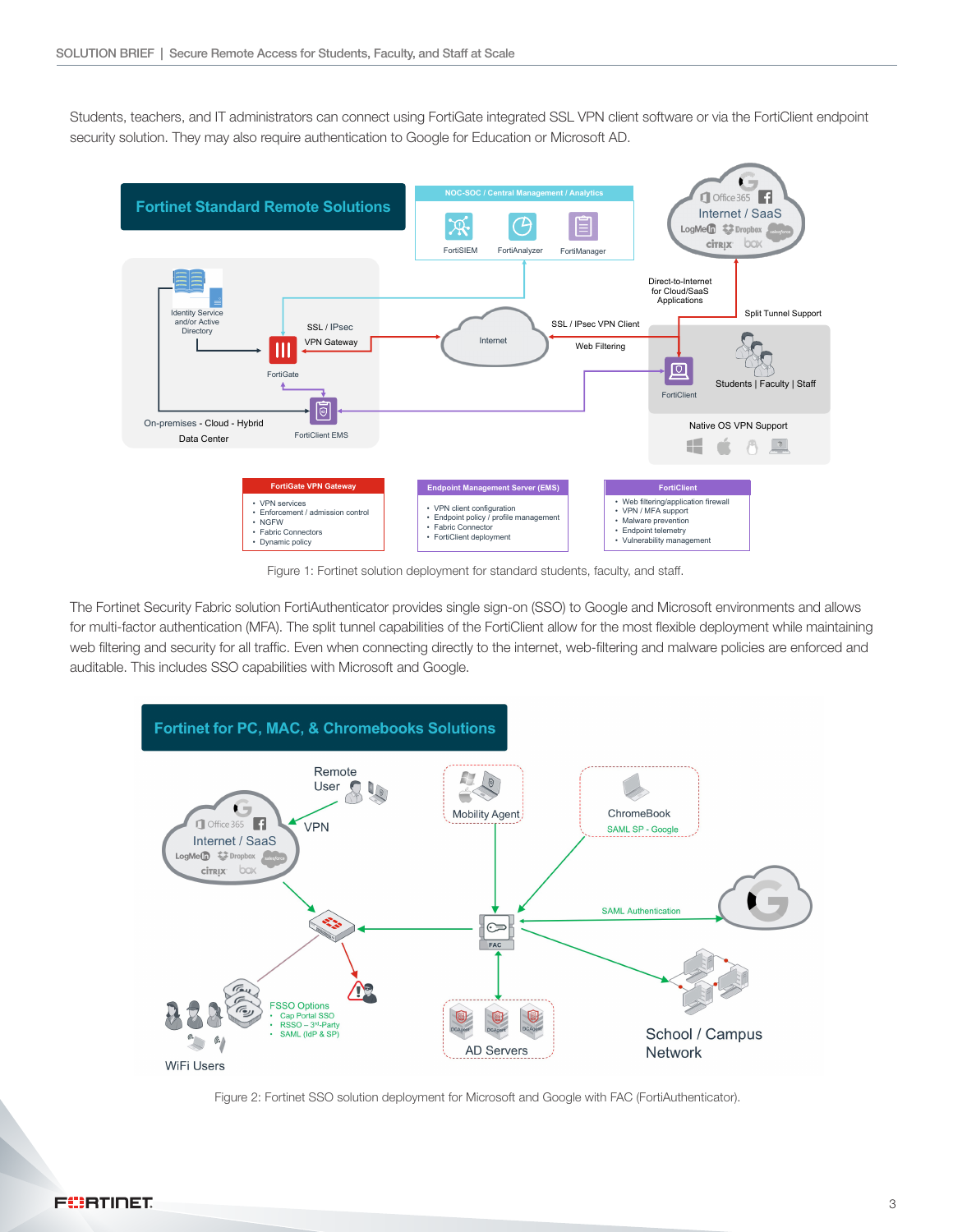2. Advanced administrators, and faculty and staff. These users require access to a learning management system, generally provided via the cloud. Staff users may require access to function-specific capabilities (HR, administration, etc.) from their remote worksite. Faculty and staff can also connect to the organization using the FortiGate integrated IPsec or SSL VPN client or via the FortiClient endpoint solution. Secure SD-WAN capabilities integrated into every FortiGate NGFW enable secure, direct-to-internet access to SaaS resources.



Figure 2: Fortinet SSO solution deployment for Microsoft and Google with FAC (FortiAuthenticator).

# Achieve Full Security Integration with Fortinet Solutions

The Fortinet Security Fabric enables seamless integration of an organization's remote workforce and student body. All Fortinet solutions are connected via the Fortinet Security Fabric, enabling single-pane-of-glass visibility, configuration, and monitoring. A number of Fabric connectors, an API environment, DevOps community support, and a large extended Security Fabric ecosystem enable integration with over 250 third-party solutions as well.

This is essential when an organization is preparing a business continuity plan, since a school may be forced to transition over to a fully remote workforce with little or no notice. Single-pane-of-glass visibility and management of an organization's security architecture ensures that support for telecommuting does not jeopardize an organization's cybersecurity.

Fortinet offers a number of solutions capable of supporting and securing a remote workforce. These solutions are available via flexible procurement options:

- **Fing-your-own-license (BYOL).** Licenses purchased from a Fortinet channel partner for different products are transferrable across platforms though the BYOL program.
- **Pay-as-you-go (PAYG).** Fortinet solutions like FortiGate NGFW and FortiWeb Cloud web application firewalls (WAF)-as-a-Service can be consumed using a PAYG on-demand usage model from the Amazon Web Services (AWS) and Google Cloud Marketplaces.

The following solutions are part of the Fortinet Security Fabric and support secure telework:

- **FortiClient.** FortiClient strengthens endpoint security through integrated visibility, control, and proactive defense and enables organizations to discover, monitor, and assess endpoint risks in real time.
- **FortiGate (BYOL, PAYG).** FortiGate NGFWs utilize purpose-built cybersecurity processors to deliver top-rated protection, end-to-end visibility and centralized control, as well as high-performance inspection of clear-texted and encrypted traffic.
- **FortiWiFi.** FortiWiFi wireless gateways combine the security benefits of FortiGate NGFWs with a wireless access point, providing an integrated network and security solution for teleworkers.

#### **FÜRTIDET**